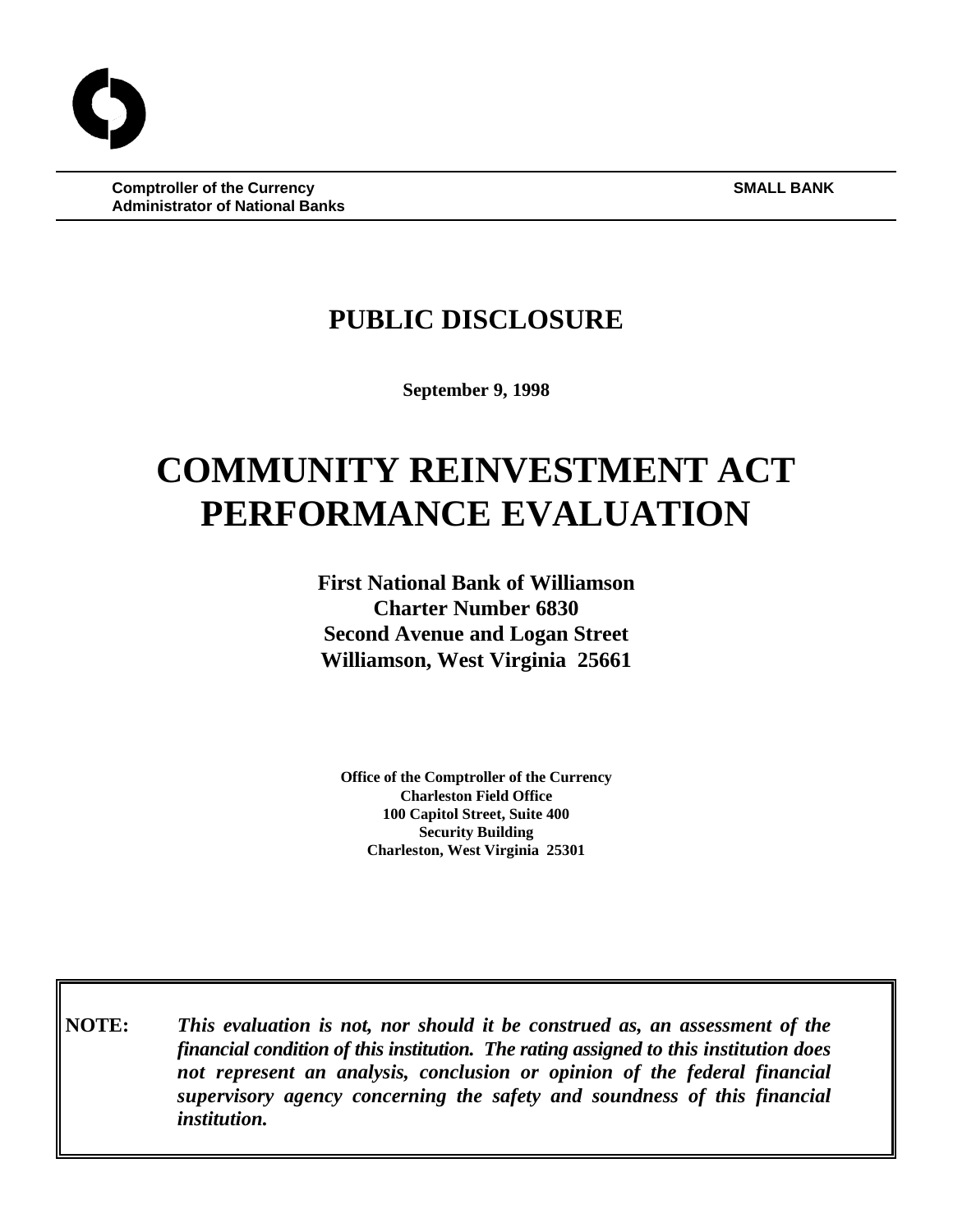# **GENERAL INFORMATION**

*The Community Reinvestment Act (CRA) requires each federal financial supervisory agency to use its authority when examining financial institutions subject to its supervision, to assess the institution's record of meeting the credit needs of its entire community, including low- and moderate-income neighborhoods, consistent with safe and sound operation of the institution. Upon conclusion of such examination, the agency must prepare a written evaluation of the institution's record of meeting the credit needs of its community.* 

This document is an evaluation of the Community Reinvestment Act (CRA) performance of the *First National Bank of Williamson* prepared by the Office of the Comptroller of the Currency, the institution's supervisory agency, as of June 30, 1998. The agency rates the CRA performance of an institution consistent with the provisions set forth in Appendix A of 12 Code of Federal Regulations (CFR) Part 25.

## **INSTITUTION'S CRA RATING:** This institution is rated **Satisfactory**.

The *First National Bank of Williamson* has met or exceeded the standards for satisfactory performance for each of the following assessment criteria: loan to deposit ratio; lending within the assessment area; lending to borrowers of different incomes and to businesses of different sizes; geographic distribution of loans; and, response to consumer complaints. This evaluation is based on information from January 29, 1996 through June 30, 1998.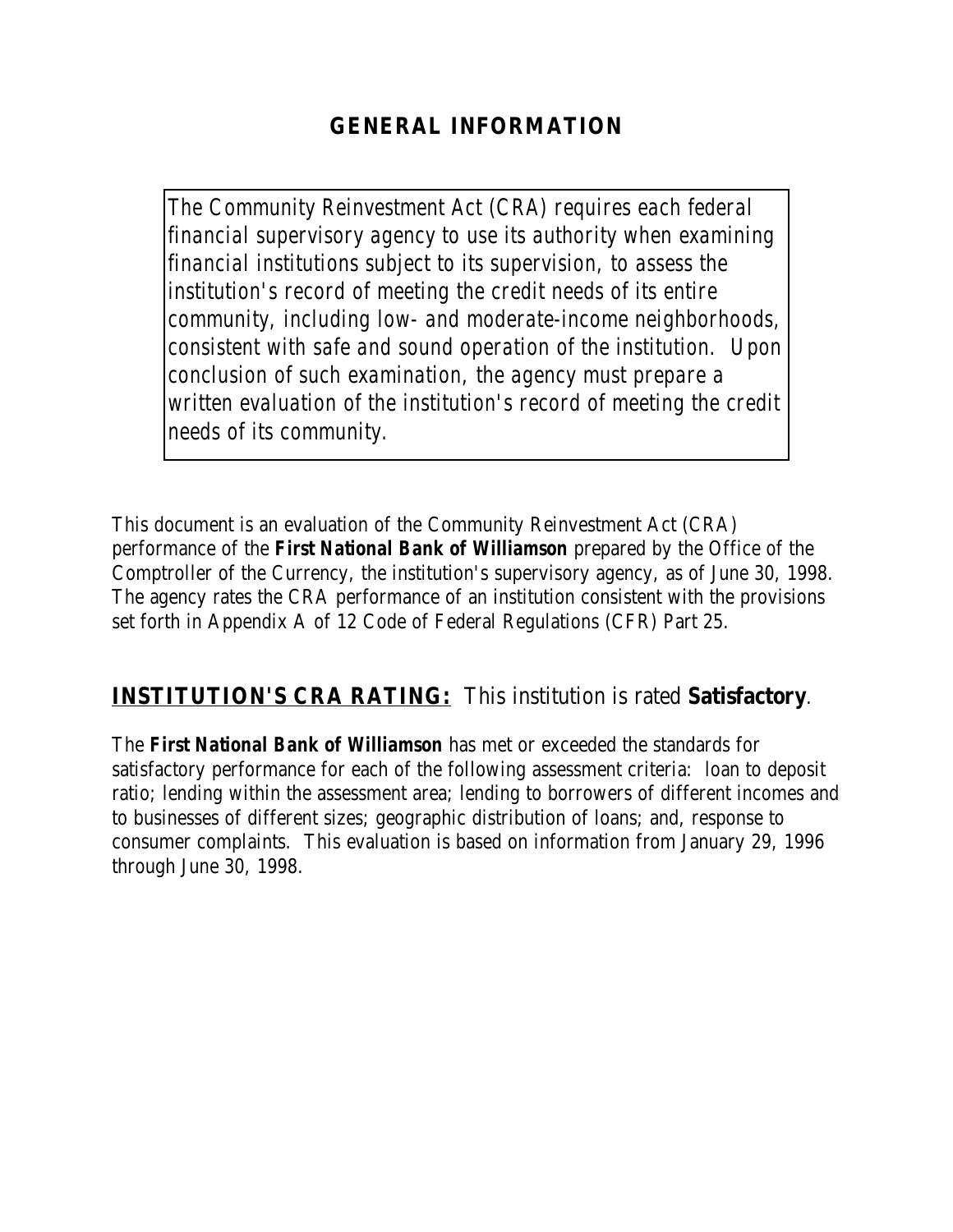The following table indicates the level of CRA performance of the *First National Bank of Williamson* with respect to each assessment criterion for small institutions:

| <b>SMALL INSTITUTION</b><br><b>ASSESSMENT</b><br><b>CRITERIA</b>                                          | <b>NATIONAL BANK of DAVIS</b><br><b>PERFORMANCE LEVELS</b>                          |                                                                                   |                                                                                           |  |  |
|-----------------------------------------------------------------------------------------------------------|-------------------------------------------------------------------------------------|-----------------------------------------------------------------------------------|-------------------------------------------------------------------------------------------|--|--|
|                                                                                                           | <b>Exceeds</b><br><b>Standards for</b><br><b>Satisfactory</b><br><b>Performance</b> | <b>Meets</b><br><b>Standards for</b><br><b>Satisfactory</b><br><b>Performance</b> | <b>Does Not Meet</b><br><b>Standards for</b><br><b>Satisfactory</b><br><b>Performance</b> |  |  |
| <b>Loan to Deposit Ratio</b>                                                                              |                                                                                     | X                                                                                 |                                                                                           |  |  |
| <b>Lending in Assessment Area</b>                                                                         | $\mathbf{X}$                                                                        |                                                                                   |                                                                                           |  |  |
| <b>Lending to Borrowers of</b><br><b>Different Incomes and to</b><br><b>Businesses of Different sizes</b> |                                                                                     | X                                                                                 |                                                                                           |  |  |
| <b>Geographic Distribution of</b><br><b>Loans</b>                                                         |                                                                                     | $\mathbf{X}$                                                                      |                                                                                           |  |  |
| <b>Response to Complaints</b>                                                                             | The Bank has received no CRA related complaints.                                    |                                                                                   |                                                                                           |  |  |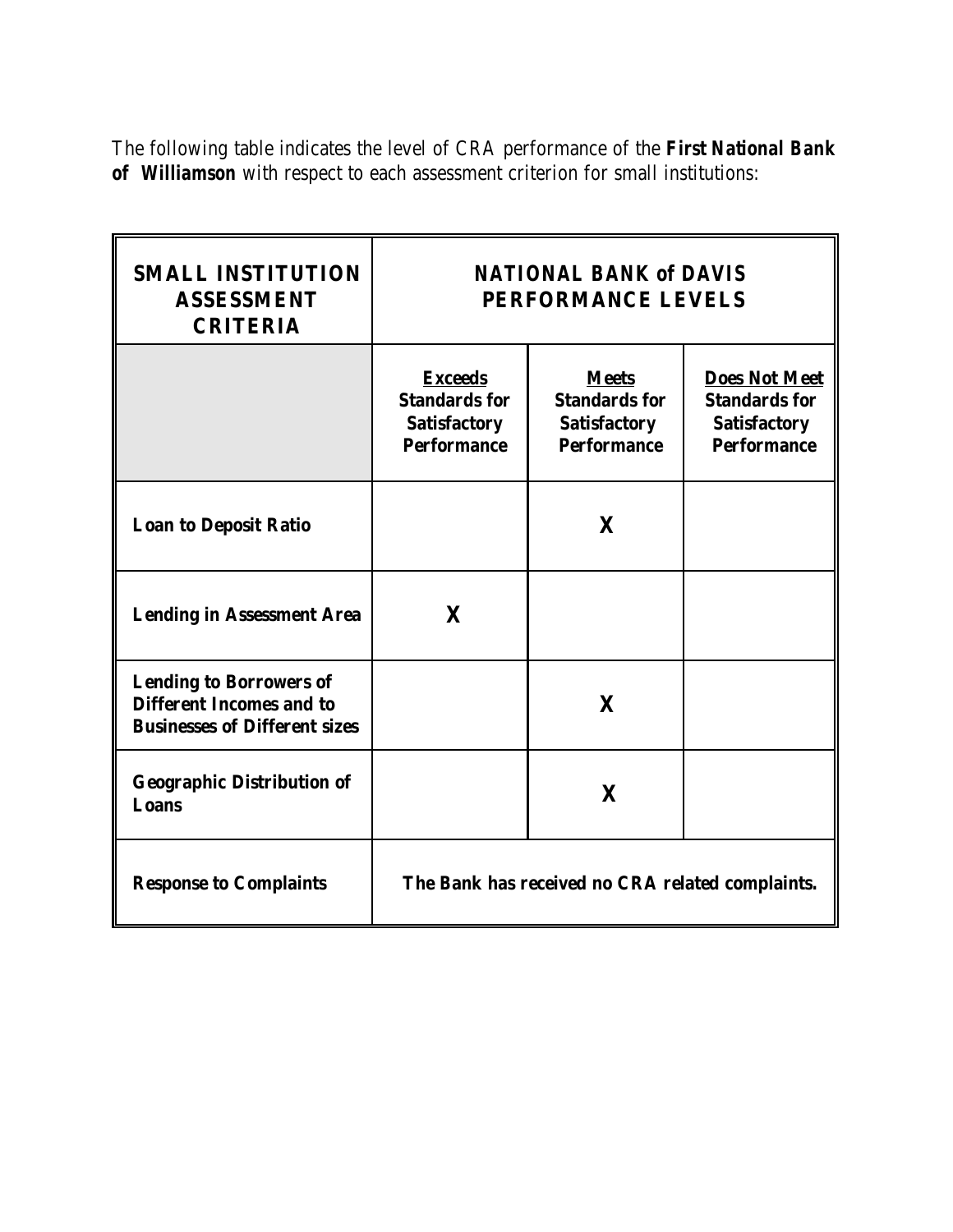## **DESCRIPTION OF INSTITUTION**

The First National Bank of Williamson (FNB) is a \$69 million community bank with its banking offices located in Williamson, West Virginia. FNB's main banking facility is located in the heart of downtown Williamson with their one branch facility located approximately one-half mile from the main office. The bank has an automated teller machine located at its main office.

As of June 30, 1998, net loans represented approximately 35% of total assets and 43% of total deposits. FNB's loan portfolio reflects the consumer nature of the bank as 67% of the loans are residential real estate loans, 19% consumer loans, and 14% commercial loans. Due to its size FNB offers a limited number of loan products. Its most prevalent product is a fixed rate mortgage loan. The bank also makes low-dollar consumer loans which are usually written for a stated term. These unsecured personal loans have no minimum loan amount. The bank also accommodates customers who require more flexible credit terms by offering credit card applications through a credit card issuing bank.

FNB is considered **"well capitalized"**, as defined by Section 131 of the Federal Deposit Insurance Corporation Improvement Act (FDICIA) of 1991. There are no financial conditions, legal constraints, or other conditions that would hinder the bank's ability to help meet the credit needs of its assessment area. FNB's CRA performance was last evaluated January 29, 1996 and was rated Satisfactory.

### **DESCRIPTION OF ASSESSMENT AREA**

The bank's assessment area (AA) is all of Mingo County, West Virginia plus three adjacent block numbering areas (BNA) in Pike County, Kentucky. There are no portions of the county or BNAs excluded in this assessment. The bank's AA meets the requirements of the regulation and does not arbitrarily exclude low- or moderateincome geographies. The AA includes ten BNAs and the U.S. Bureau of Census has designated three as being moderate-income and seven as middle-income.

The entire AA has a population of 44,305, with Mingo County reporting 33,739. The largest city in the AA is Williamson the seat of county government for Mingo County with a population of approximately 4,000.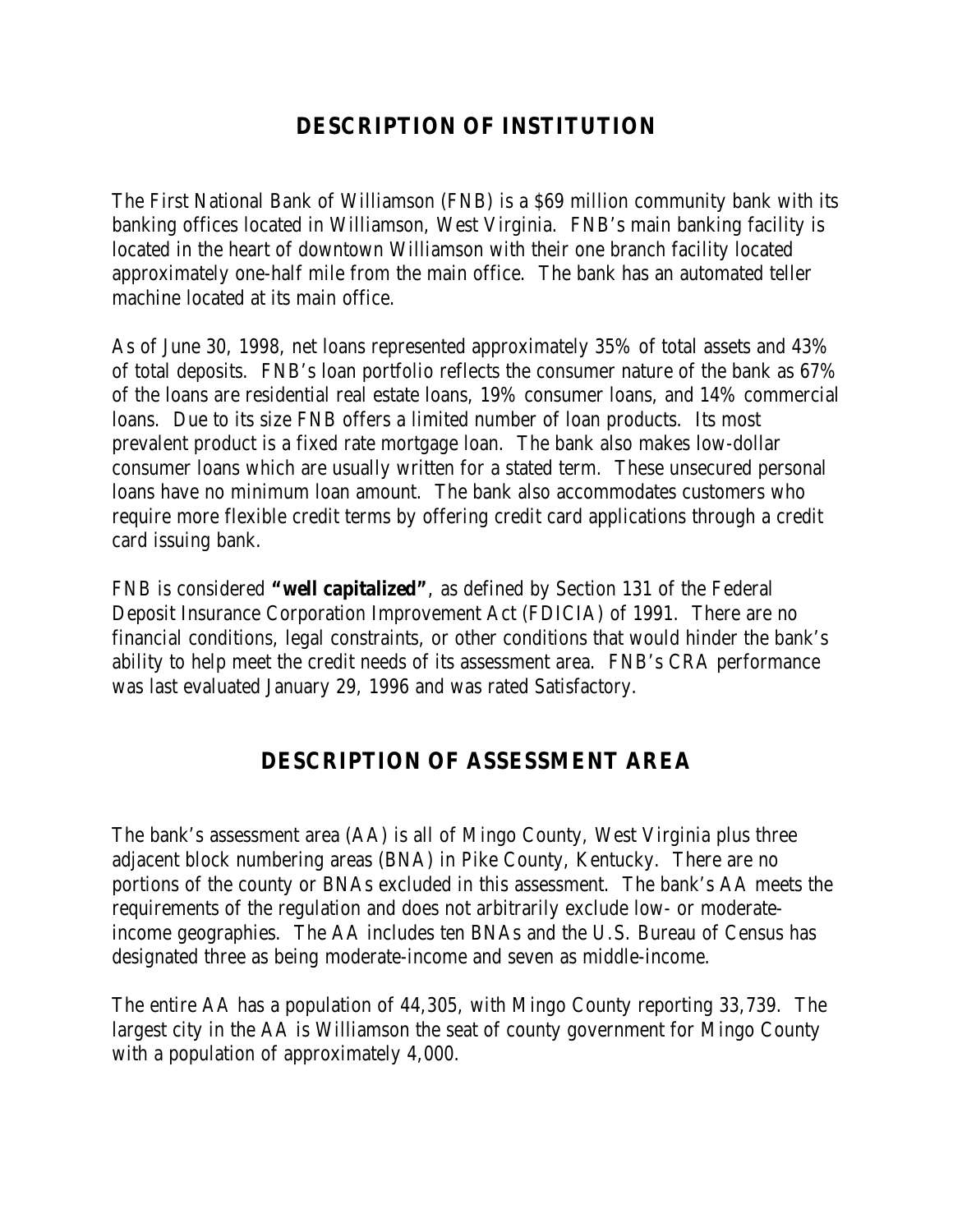The 1997 statewide nonmetropolitan median family income<sup>1</sup> for the combined AA, as determined by the U.S. Department of Housing and Urban Development (HUD), was \$28,680. The 1990 census medium family income was \$22,621. The income levels of the families living in the AA: 29.3% low-income; 15.8% moderate-income; 17.7% middle-income; and, 37.1% upper-income.

Eleven percent of the people in the AA are over the age of 65. Thirty-three percent of the households in the AA receive social security income while 15% receive some other type of public assistance. In addition, 27% of the households are considered to be below the poverty level.

The AA's economy is stagnant and loan demand is considered moderate to low. But banking within the AA is very competitive despite these economic indicators. There are seven other financial institutions with sixteen facilities in the vicinity to help meet local banking needs. These are reduced numbers since our last review due to bank consolidations and mergers.

The June, 1998 unemployment rate for Mingo County was 8.8% while the West Virginia state average was 12.7%. The high unemployment rate has existed for a number of years reflecting the instability in the mining industry and lack of an adequate means of transportation. No unemployment figures were readily available for the census tracts in Pike County, Kentucky. Kentucky's unemployment statewide has been below that of West Virginia.

Based on 1997 West Virginia Employment and Wages information, 36% of the Mingo County population is employed in the mining and related industries and 18% by a Government agency. The Norfolk and Southern railroad continues to be an integral part of the economy and is the largest single employer. Industries within this area also includes light manufacturing, the logging industry, and retail trades and services.

The portion of Pike County is similar to Mingo County, with mining and its related industries being the major employer. South Williamson, Kentucky also has a small retail mall and numerous other retail facilities along highway US 119.

 $1$ The term median family income describes the median income earned by people sharing a home that are related by birth, marriage, or adoption.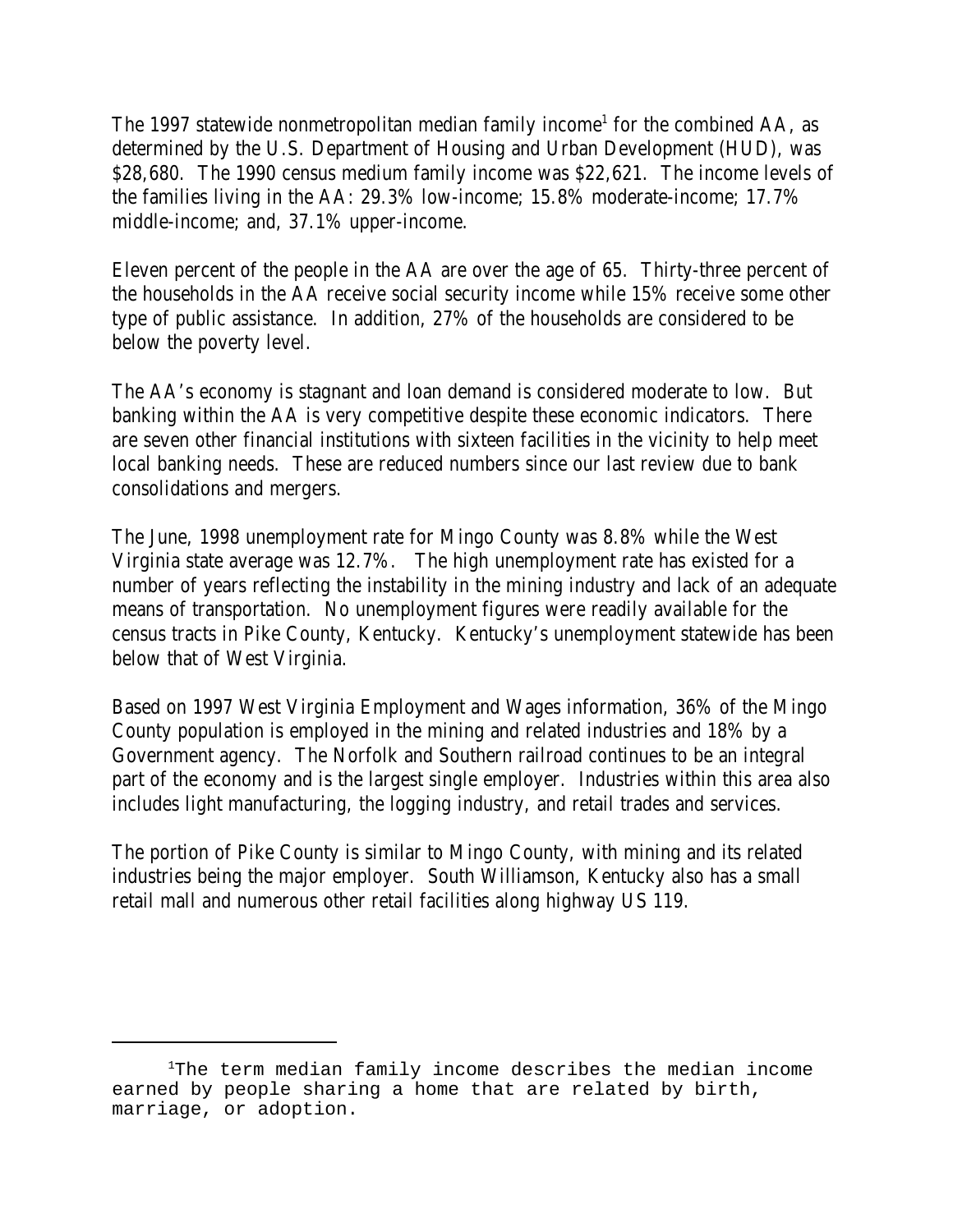# **CONCLUSIONS WITH RESPECT TO PERFORMANCE CRITERIA**

## Ç **Loan to Deposit Ratio**

FNB's loan to deposit ratio is reasonable. During the eleven quarters since the last CRA examination, FNB's loan to deposit ratio has averaged 40.13.% and was 42.72% on June 30, 1998. The loan to deposit ratio has increased from 33.37% to 42.72% between examinations as a result of a change in banking philosophy and offering better terms on their credit products. Located in the bank's AA is another community bank considerably larger in asset size than FNB and offering more products due to its available resources. Although FNB's level of lending, based on its ratio of loans to deposits, is slightly below that of peer banks of similar size, the reasonableness of the bank's lending to the community is substantiated somewhat by its high number of lowdollar consumer loans and moderate to low loan demand. As an example of low-dollar consumer loans, a sample of 26 consumer loans made in the last 18 months was drawn. From this sample 18 were unsecured and revealed that these loans ranged from \$400 to \$4,898, with a median loan amount of \$1,537. Eighty-three percent of the unsecured loans were made to low or moderate-income individuals.

## Ç **Lending in the Assessment Area**

A substantial majority of the bank's lending activity is within the AA. In order to determine this, we analyzed a sample of FNB's loan portfolio. This sample consisted of 19 real estate loans originated between January 1, 1997 and June 30, 1998. This sample is representative of the bank's overall lending performance in addressing the housing and borrowing needs within their AA. The following table illustrates the bank's lending in the AA: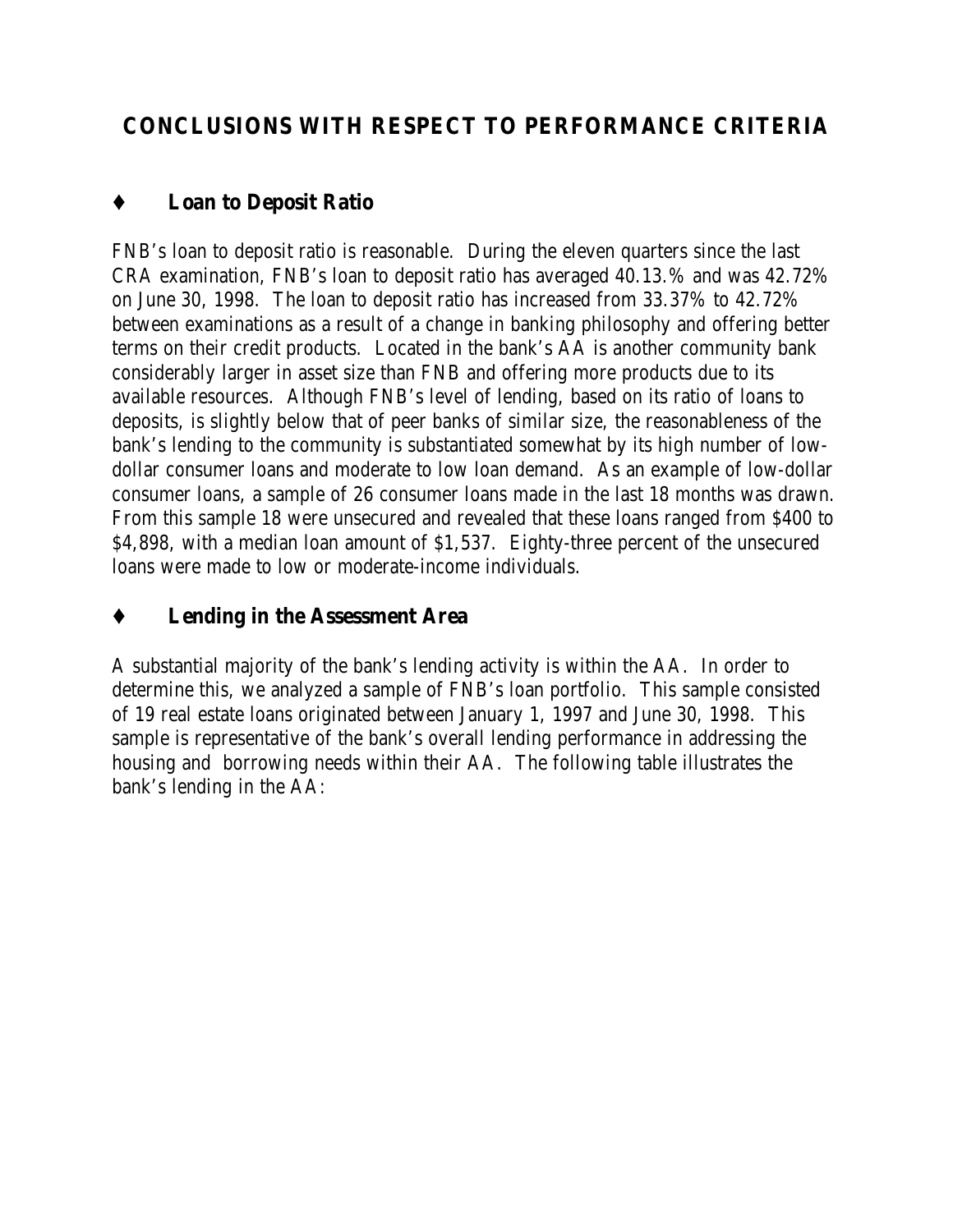|                   | <b>Number of</b><br>Loans<br><b>Originated</b> | <b>Percent of</b><br><b>Number of</b><br>Loans<br><b>Originated</b> | <b>Dollar</b><br><b>Amount of</b><br>Loans<br><b>Originated</b> | <b>Percent of</b><br><b>Dollar</b><br><b>Amount of</b><br>Loans<br><b>Originated</b> |
|-------------------|------------------------------------------------|---------------------------------------------------------------------|-----------------------------------------------------------------|--------------------------------------------------------------------------------------|
| <b>Inside AA</b>  | 18                                             | 94.7%                                                               | \$665,832                                                       | 91.7%                                                                                |
| <b>Outside AA</b> |                                                | 5.3%                                                                | \$60,000                                                        | 8.3%                                                                                 |
| <b>TOTALS</b>     | 19                                             | 100%                                                                | \$725,832                                                       | 100%                                                                                 |

#### **REAL ESTATE MORTGAGE LOANS**

#### Ç **Lending to Borrowers of Different Incomes and to Businesses of Different Sizes**

FNB lends to borrowers of different income levels. We determined this by reviewing the same sample of real estate loans. The following tables illustrate FNB's lending to individuals of different income levels, based on this sample of loans:

#### **REAL ESTATE MORTGAGE LOANS WITHIN THE ASSESSMENT AREA BY BORROWER INCOME LEVEL**

| <b>Income</b><br><b>Level</b> | <b>Families</b><br>in the AA | <b>Number of</b><br>Loans | <b>Percent by</b><br># of Loans | <b>Amount of</b><br>Loans | <b>Percent by</b><br>\$ Amount |
|-------------------------------|------------------------------|---------------------------|---------------------------------|---------------------------|--------------------------------|
| Low                           | 29.3%                        |                           | 5.6%                            | <b>S6,777</b>             | 1.0%                           |
| <b>Moderate</b>               | 15.9%                        |                           | 11.1%                           | \$64,755                  | 9.7%                           |
| <b>Middle</b>                 | 17.7%                        |                           | 16.7%                           | \$79,600                  | 12.0%                          |
| <b>Upper</b>                  | 37.1%                        | 12                        | 66.6%                           | \$514,700                 | 77.3%                          |
| <b>Total</b>                  | 100%                         | 18                        | 100%                            | \$665,832                 | 100%                           |

Although only one loan to low-income and two to moderate-income borrowers appeared in the sample, the bank does make loans to qualified borrowers of all income groups. A factor that contributes to these low totals, is the fact that low-income and moderateincome is defined as being \$14,340 or less and between \$14,341 and \$22,944 respectively. Borrowers below those thresholds have a difficulty in meeting Loan to Value and Debt to Income criteria for real estate loans.